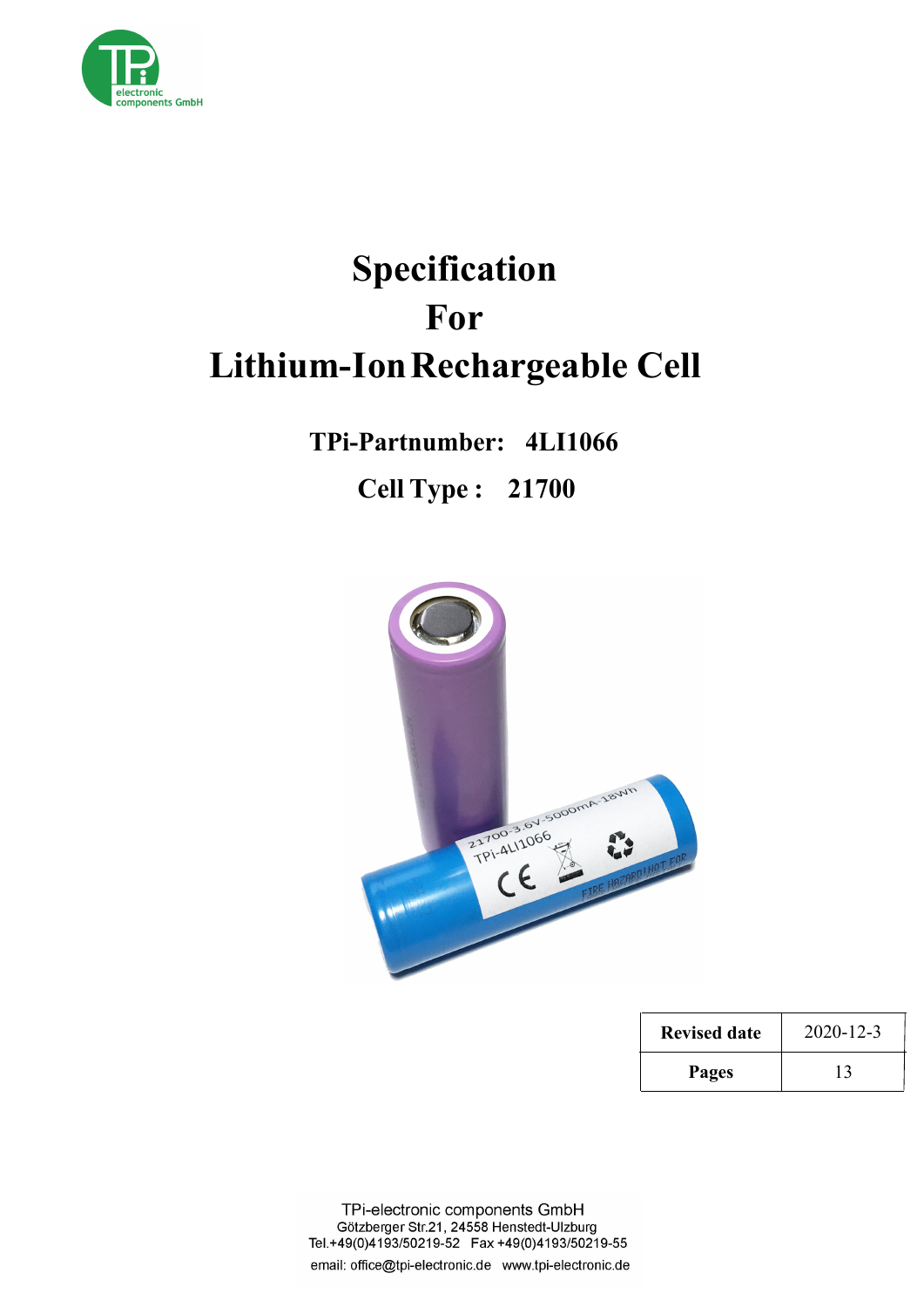

# **Contents**

### **1 Preface**

# **2 Definition**

- 2.1 Standard charge method
- 2.2 Standard discharge method
- 2.3 Nominal capacity

# **3 Cell type and dimension**

- 3.1 Description and model
- 3.2 Cell dimension

# **4 Cell characteristics**

# **5 Technical requirements**

- 5.1 Cell usage conditions
- 5.2 Cell testing conditions
- 5.3 Requirement of the testing equipment
- 5.4 Electrochemical characteristics
- 5.5 Environmental characteristics and safety characteristics
- **6 Shipment**
- **7 Storage and Shipment Requirement**
- **8 Warning and cautions in handling the lithium-ion cell**
- **9 The restriction of the use of hazardous substances**
- **10 Modification Records**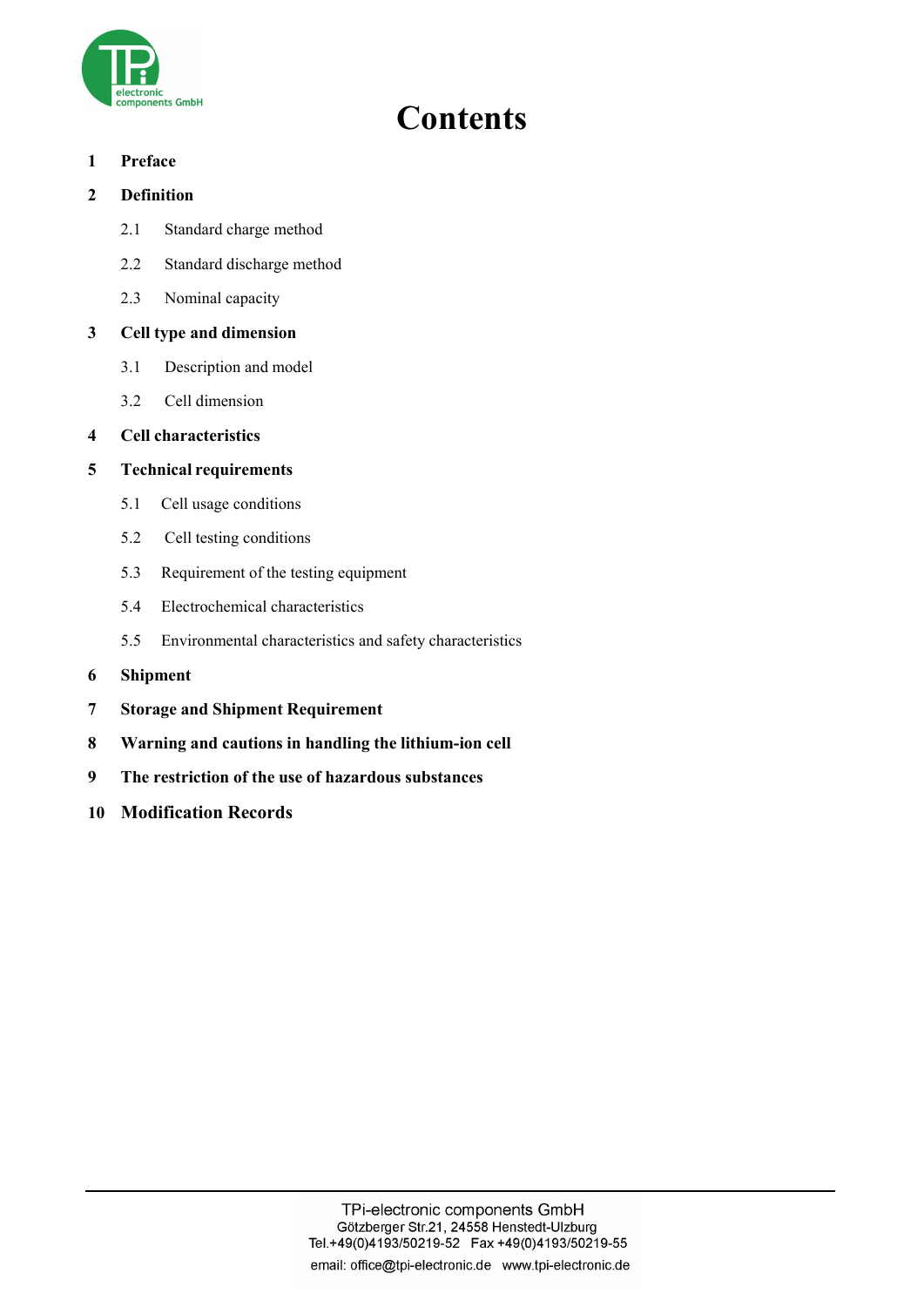

#### **1 Preface**

This specification describes the type, dimension, performance, technical characteristics, warnings and cautions of the lithium ion rechargeable cell.

#### **2 Definition**

#### **2.1 Standard charge method**

Under 25  $\pm$  2 °C, the cell is charged to 4.20V at a constant current of 0.5C (2500 mA), and then charged constantly under the voltage of 4.20V until the current reaches  $0.01C(50 mA)$ .

#### **2.2 Standard discharge method**

Under  $25 \pm 2$  °C, the cell is discharged to 2.50V at a constant current of 0.2C (1000 mA).

#### **2.3 Nominal capacity**

Nominal capacity, signed as Cap and using mAh as unit, is obtained as per standard charge followed by standard discharge.

#### **3 Cell type and dimension**

#### **3.1 Description and model**

**3.2** Description: Cylindrical Li-ion rechargeable cell Model: 21700

#### **3.3 Cell dimension**

Cell physical dimension is listed in Figure 1 (unit: mm), with tube.



TPi-electronic components GmbH Götzberger Str.21, 24558 Henstedt-Ulzburg email: office@tpi-electronic.de www.tpi-electronic.de

Figure 1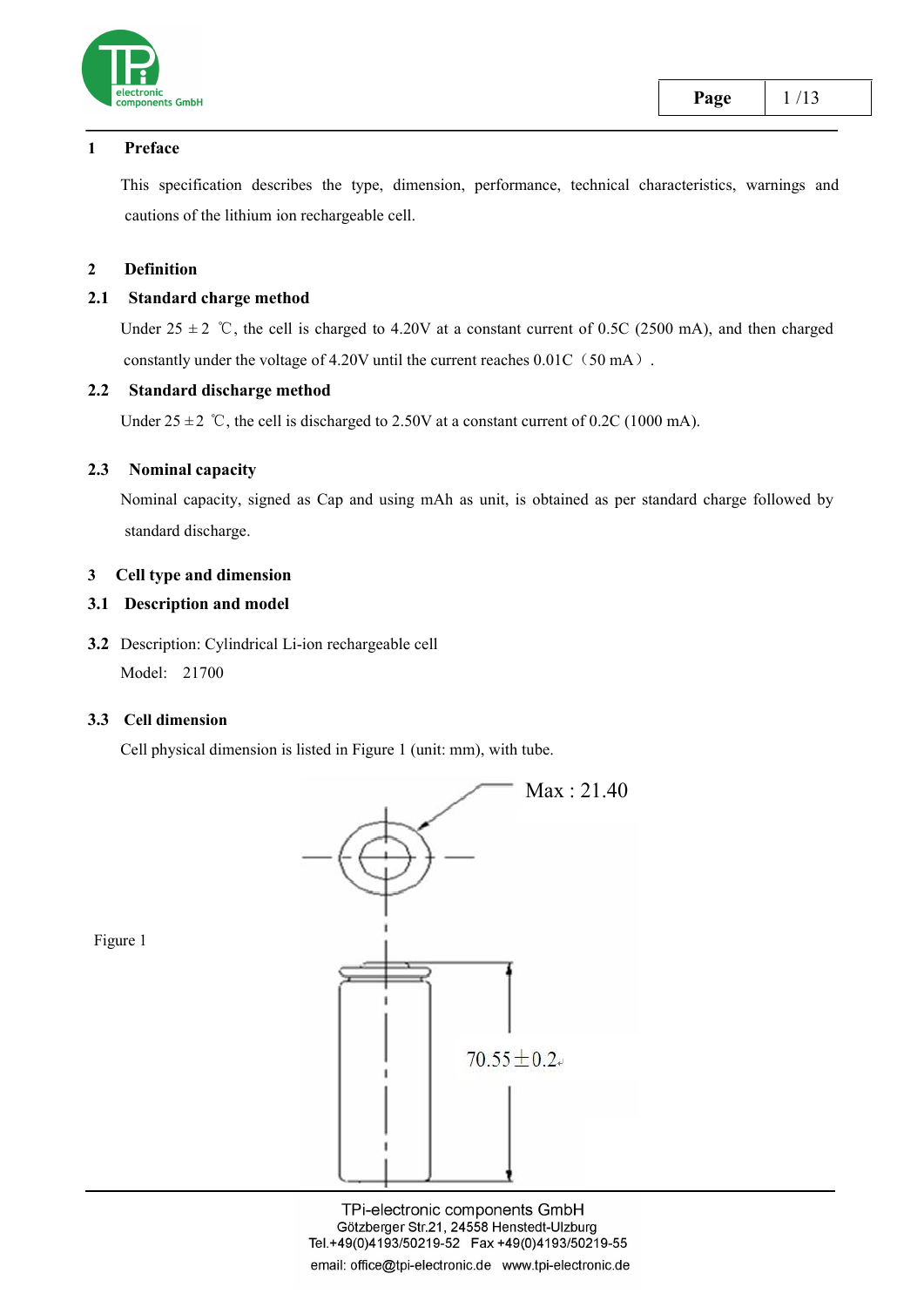

#### **4 Cell characteristics**

Unless otherwise specified, the cell is fresh cell and tested by standard charge and discharge.

|          | <b>ITEM</b>               | <b>SPECIFICATION</b>                                                |
|----------|---------------------------|---------------------------------------------------------------------|
| Capacity | Nominal capacity          | 5000mAh by standard charge and discharge                            |
|          | Minimum capacity          | 4900mAh by standard charge and discharge                            |
|          | Nominal voltage           | 3.60 V                                                              |
|          | Charge voltage            | 4.20 V                                                              |
|          | Discharge cut-off voltage | 2.50 V                                                              |
|          | Max charge current        | 1C 25°C (not for cycle life)                                        |
|          | Max discharge current     | 3C 25 °C (not for cycle life)                                       |
|          | Storage temperature       | 1 year: -20~25 °C<br>3 months: $-20-45$ °C<br>1 month: -20~60 °C    |
|          | Humidity range            | $0\negthinspace\negthinspace\negthinspace 60\%$ RH (non-condensing) |
|          | Internal resistance       | $\leq$ 30 m $\Omega$ (AC Impedance, 1000 Hz)                        |
|          | Weight                    | $\leq$ 72 g                                                         |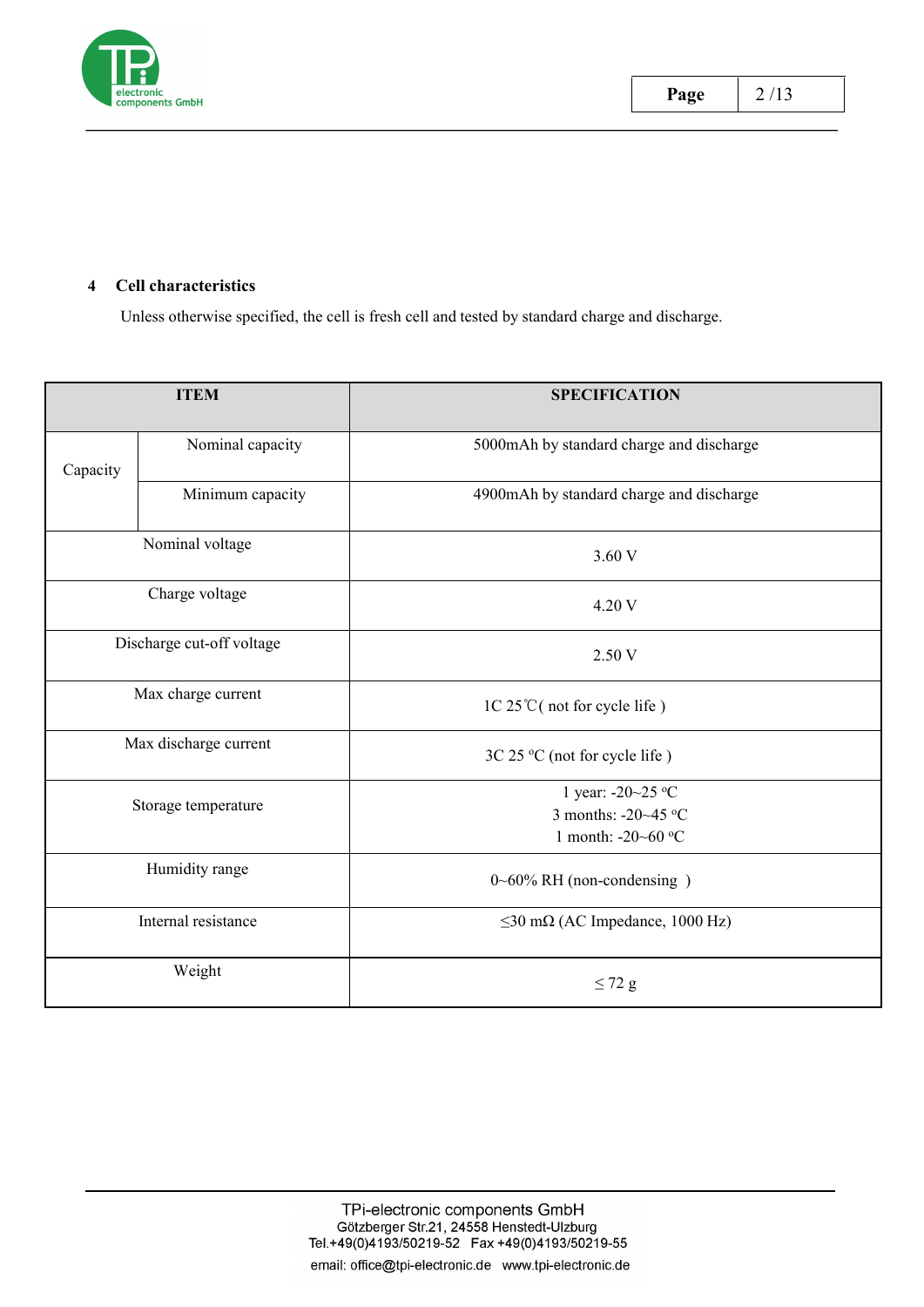

#### **5 Technical requirements**

#### **5.1 Cell operating conditions**

**5.2** Temperature of charge 0∼45 ℃

Temperature of discharge -20~60 ℃

#### **5.3 Cell testing conditions**

Unless otherwise specified, all tests stated should be done under  $25 \pm 2$  °C.

#### **5.4 Requirement of the testing equipment**

The voltage measurement device: Not less than 0.5 grade The current measurement device: not less than 0.5 grade AC Impedance: 1000 Hz Temperature meter: precision  $\leq 0.5$  °C Time measurement unit:  $\pm 0.1\%$ The size measurement device:  $\pm 0.1\%$ The quality measurement device:  $\pm 0.1\%$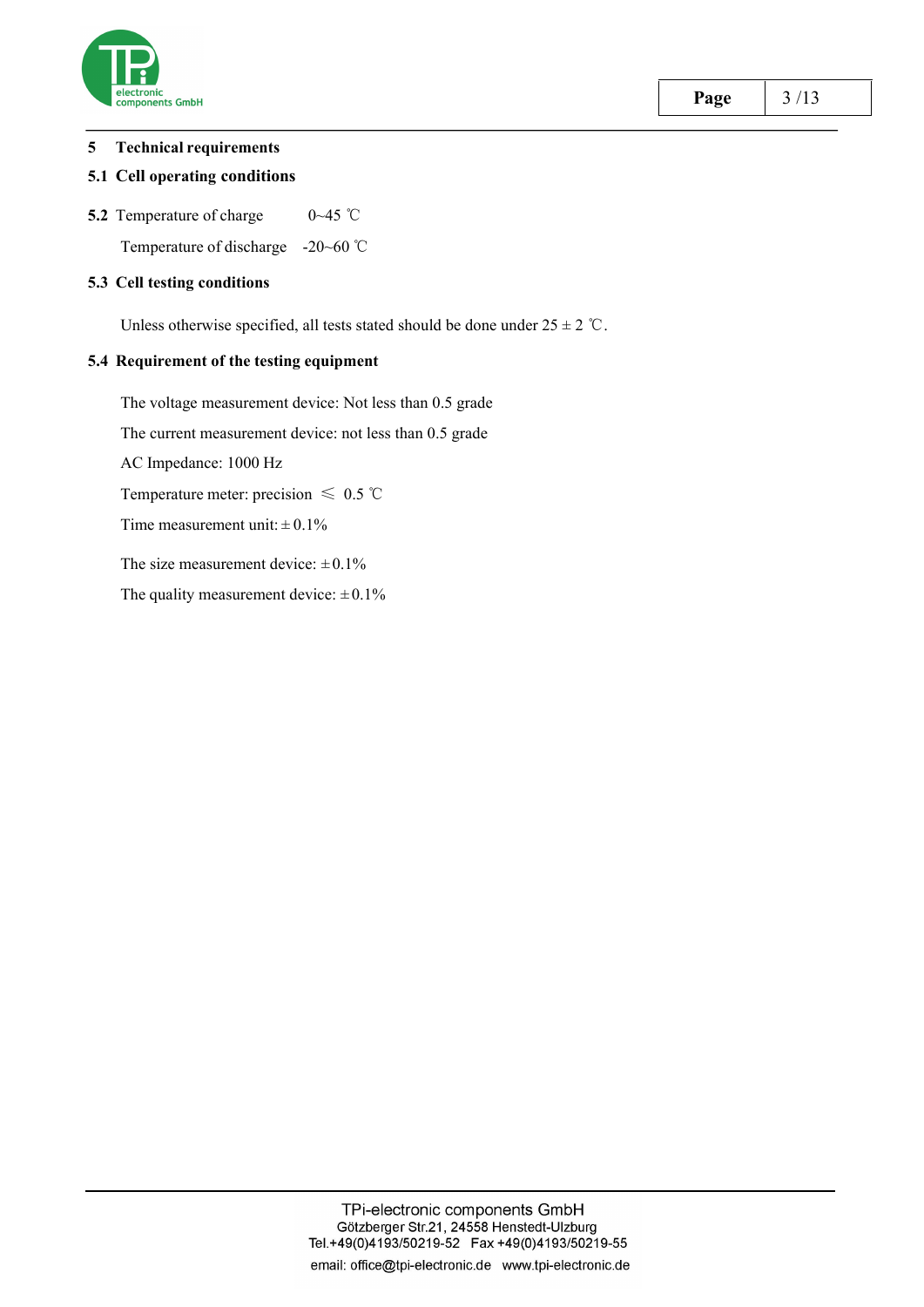

# **5.5 Electrochemical characteristics**

Unless otherwise specified, the cell should be fresh cell and tested by standard charge and discharge。

| <b>ITEM</b>                     | TEST METHOD AND CONDITIONS                                                                                                                                                                                                                       | <b>CRITERION</b>                                                                                                                              |
|---------------------------------|--------------------------------------------------------------------------------------------------------------------------------------------------------------------------------------------------------------------------------------------------|-----------------------------------------------------------------------------------------------------------------------------------------------|
| Discharge<br>rate<br>capability | (1) Charge: 0.5C constant current charge to 4.20<br>V followed by 4.20V constant voltage charge<br>to cut-off current $\leq 0.01C$ ;<br>Discharge: 0.2C, 0.5C, 1C, 2C, 3C constant<br>(2)<br>current discharge to cut-off voltage $\leq$ 2.50 V. |                                                                                                                                               |
|                                 | Charge: 0.5C constant current charge to 4.20<br>(1)<br>V followed by 4.20V constant voltage charge<br>to cut-off current $\leq 0.05C$ (250 mA);<br>(2) Discharge: 1C constant current discharge to<br>cut-off voltage $\leq 2.75$ V.             | Discharge capacity of 801 <sup>st</sup> cycle $\geq 80\%$<br>Original discharge capacity                                                      |
|                                 | Charge: 0.5C constant current charge to 4.15<br>(1)<br>to cut-off current $\leq 0.05C$ (250 mA);<br>(2) Discharge: 1C constant current discharge to<br>cut-off voltage $\leq 3.00$ V.                                                            | V followed by 4.15V constant voltage charge $\Big $ Discharge capacity of 1001 <sup>st</sup> cycle $\geq 80\%$<br>Original discharge capacity |
|                                 | Cycle life                                                                                                                                                                                                                                       |                                                                                                                                               |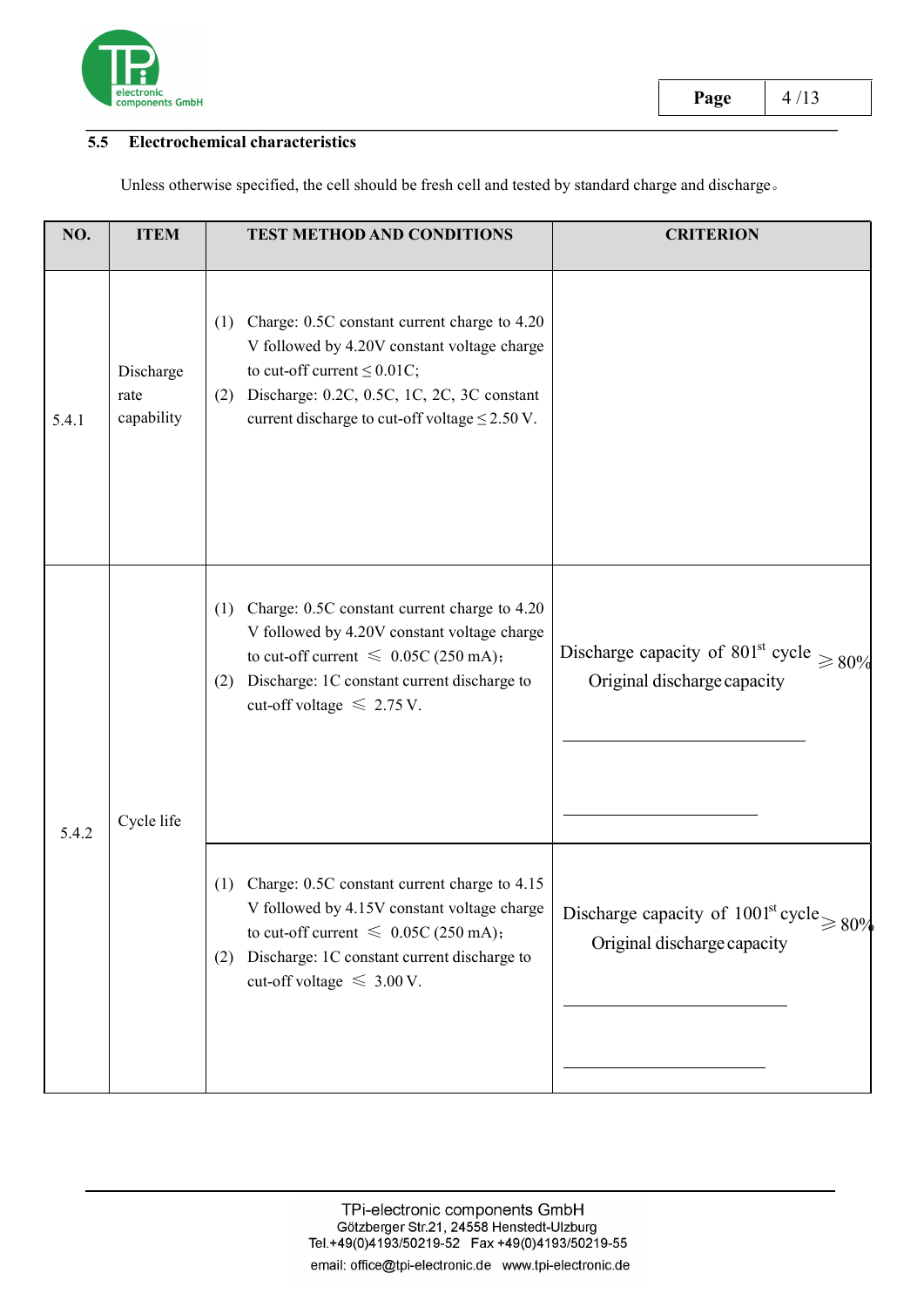

|          |                                                              | (1) Charge: 0.5C constant current charge to 4.20<br>V followed by 4.20V constant voltage charge                                                                                                                                                                                                                                                                                                                                                                                                                                                                                                                                                                                                                                                                                                                                       | Temperature                                                            | Relative Capacity                         |
|----------|--------------------------------------------------------------|---------------------------------------------------------------------------------------------------------------------------------------------------------------------------------------------------------------------------------------------------------------------------------------------------------------------------------------------------------------------------------------------------------------------------------------------------------------------------------------------------------------------------------------------------------------------------------------------------------------------------------------------------------------------------------------------------------------------------------------------------------------------------------------------------------------------------------------|------------------------------------------------------------------------|-------------------------------------------|
| High-low | to cut-off current $\leq 0.01C$ at 25±2 °C;                  | $25^{\circ}$ C                                                                                                                                                                                                                                                                                                                                                                                                                                                                                                                                                                                                                                                                                                                                                                                                                        | 100%                                                                   |                                           |
|          | temperature<br>discharge                                     | Discharge: 0.2C constant current discharge to<br>(2)<br>cut-off voltage $\leq$ 2.50 V at 25°C, 60°C, 45°C,                                                                                                                                                                                                                                                                                                                                                                                                                                                                                                                                                                                                                                                                                                                            | $60^{\circ}$ C                                                         | $>\!\!\geq\!\!98\%$                       |
| 5.4.3    | performance                                                  | $10^{\circ}\text{C}, 0^{\circ}\text{C}, -10^{\circ}\text{C}, -20^{\circ}\text{C}.$                                                                                                                                                                                                                                                                                                                                                                                                                                                                                                                                                                                                                                                                                                                                                    | $45^{\circ}$ C                                                         | ≥97%                                      |
|          |                                                              |                                                                                                                                                                                                                                                                                                                                                                                                                                                                                                                                                                                                                                                                                                                                                                                                                                       | $10^{\circ}$ C                                                         | ≥90%                                      |
|          |                                                              |                                                                                                                                                                                                                                                                                                                                                                                                                                                                                                                                                                                                                                                                                                                                                                                                                                       | $0^{\circ}C$                                                           | $\geq 85\%$                               |
|          |                                                              |                                                                                                                                                                                                                                                                                                                                                                                                                                                                                                                                                                                                                                                                                                                                                                                                                                       | $-10$ °C                                                               | $\geqslant$ 75%                           |
|          |                                                              |                                                                                                                                                                                                                                                                                                                                                                                                                                                                                                                                                                                                                                                                                                                                                                                                                                       | $-20$ °C                                                               | $\geq 65\%$                               |
| 5.4.4    | Storage<br>performance<br>at $25^{\circ}$ C<br>(100%<br>SOC) | (1) Charge: 0.5C constant current charge to<br>4.20V followed by 4.20V constant voltage<br>charge to cut-off current $\leq 0.01C$ ;<br>Discharge: 0.2C constant current discharge to<br>cut-off voltage $\leq 2.50$ V, to obtain the<br>initial capacity;<br>(2) Charge: 0.5C constant current charge to<br>4.20V followed by 4.20V constant voltage<br>charge to cut-off current $\leq 0.01C$ ;<br>(3) Stored at $25 \pm 2$ °C for 28 days;<br>(4) Discharge: 0.2C constant current discharge to<br>cut-off voltage $\leq 2.50V$ , to obtain the<br>residual capacity;<br>(5) Charge: 0.5C constant current charge to<br>4.20V followed by 4.20V constant voltage<br>charge to cut-off current $\leq 0.01C$ ;<br>Discharge: 0.2C constant current discharge to<br>cut-off voltage $\leq 2.50V$ , to obtain the<br>recovery capacity. | Capacity<br>Residual capacity<br>Recovery capacity<br>Initial capacity | Relative Capacity<br>≥90%<br>≥95%<br>100% |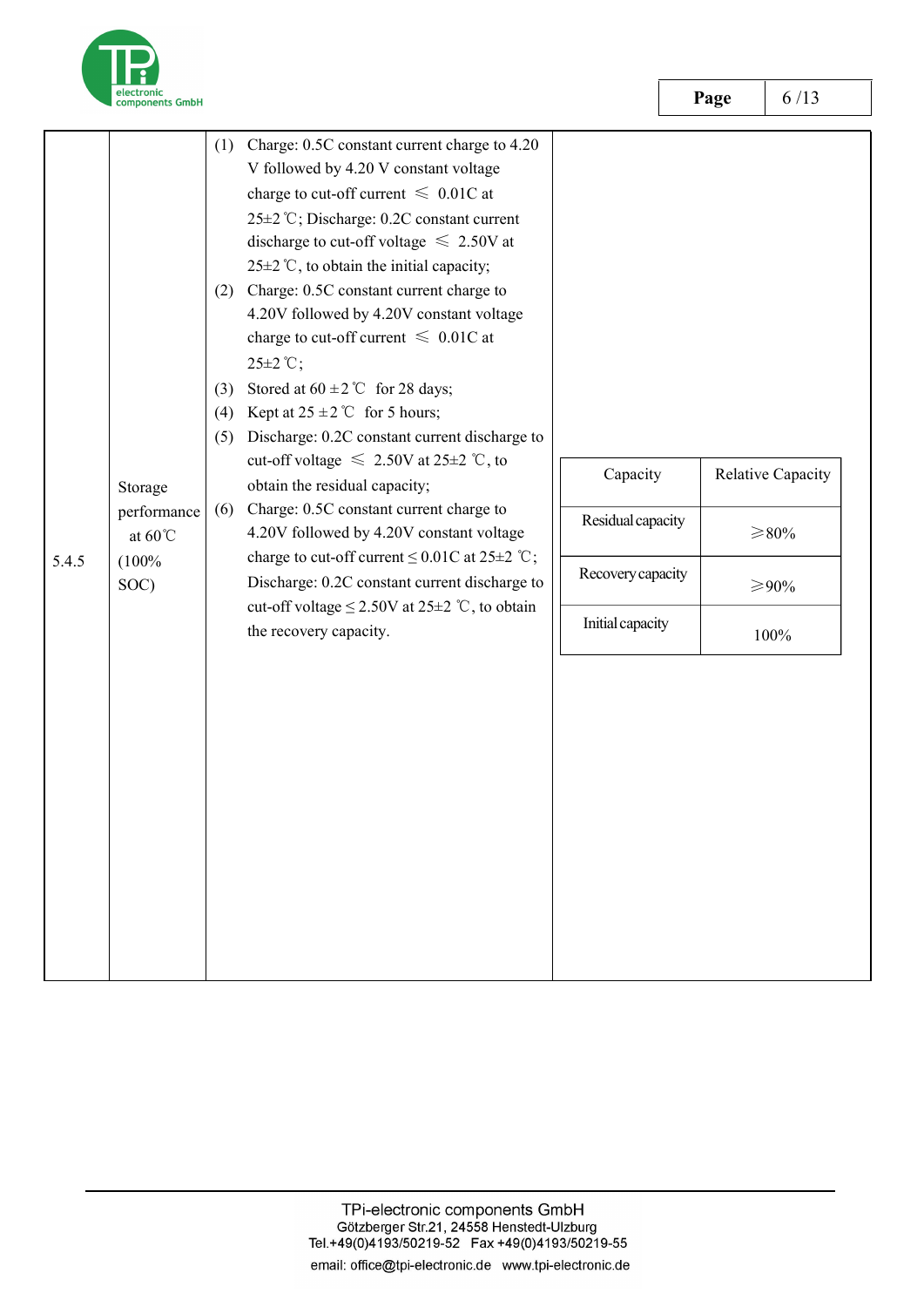

# **5.6 Environmental characteristics and safety characteristics**

| NO.   | <b>ITEM</b>                      | <b>CRITERION</b>                                                                  | <b>TESTING METHOD</b>                                                                                                                                                                                                                                                                                                                                                                                                                   | <b>STANDARD</b> |
|-------|----------------------------------|-----------------------------------------------------------------------------------|-----------------------------------------------------------------------------------------------------------------------------------------------------------------------------------------------------------------------------------------------------------------------------------------------------------------------------------------------------------------------------------------------------------------------------------------|-----------------|
| 5.5.1 | Vibration                        | No fire, No<br>explosion, No<br>leakage, The<br>maximum mass<br>$loss \leq 0.1\%$ | After standard fully charge, cell shall be attached to a<br>vibration table directly and subjected to vibration that<br>consists of 10 Hz to 55 Hz to 10 Hz at the speed of<br>1Hz/min in 90~100mins. The total excursion of the<br>vibration is 0.8mm (0.060 inches). The cell shall be<br>vibrated in each direction along axis of the cylinder<br>and the vertical directions of axis of the cylinder.                               | UL1642          |
| 5.5.2 | Drop test                        | No fire,<br>no explosion                                                          | The cell is charged following the standard charge<br>method; The cells is dropped three times from a<br>height of 1.0 m onto a concrete floor, to obtain<br>impacts in random orientations, at $25^{\circ}$ C<br>土<br>2°C;Observation of 1 h.                                                                                                                                                                                           | IEC62133        |
| 5.5.3 | Overcharge<br>test               | No fire,<br>no explosion                                                          | The cell is discharged following the standard<br>discharge method. Apply a 8.4V power supply and a<br>2C charge current for 24hrs.                                                                                                                                                                                                                                                                                                      | <b>UN38.3</b>   |
| 5.5.4 | Forced<br>Discharge test         | No fire,<br>no explosion                                                          | Cell shall first be discharged according to standard<br>discharge method, then the cell is subjected to a<br>reverse charge at 1C for 90 min at 25±2°C                                                                                                                                                                                                                                                                                  | IEC62133        |
| 5.5.5 | $130^{\circ}$ C hot<br>oven test | No fire,<br>no explosion                                                          | The cell is charged following the standard charge<br>method. After charging the cell is put in the oven. And<br>then the oven temperature will be ramped at $5^{\circ}$ C per<br>minute to 130 °C and held at 130 °C . When the<br>temperature of the cell reach 130 $\degree$ C, the cell is<br>maintained in the $130^{\circ}$ oven for a maximum of 30<br>minute or until a fire or explosion is obtained,<br>whichever comes first. | GB31241         |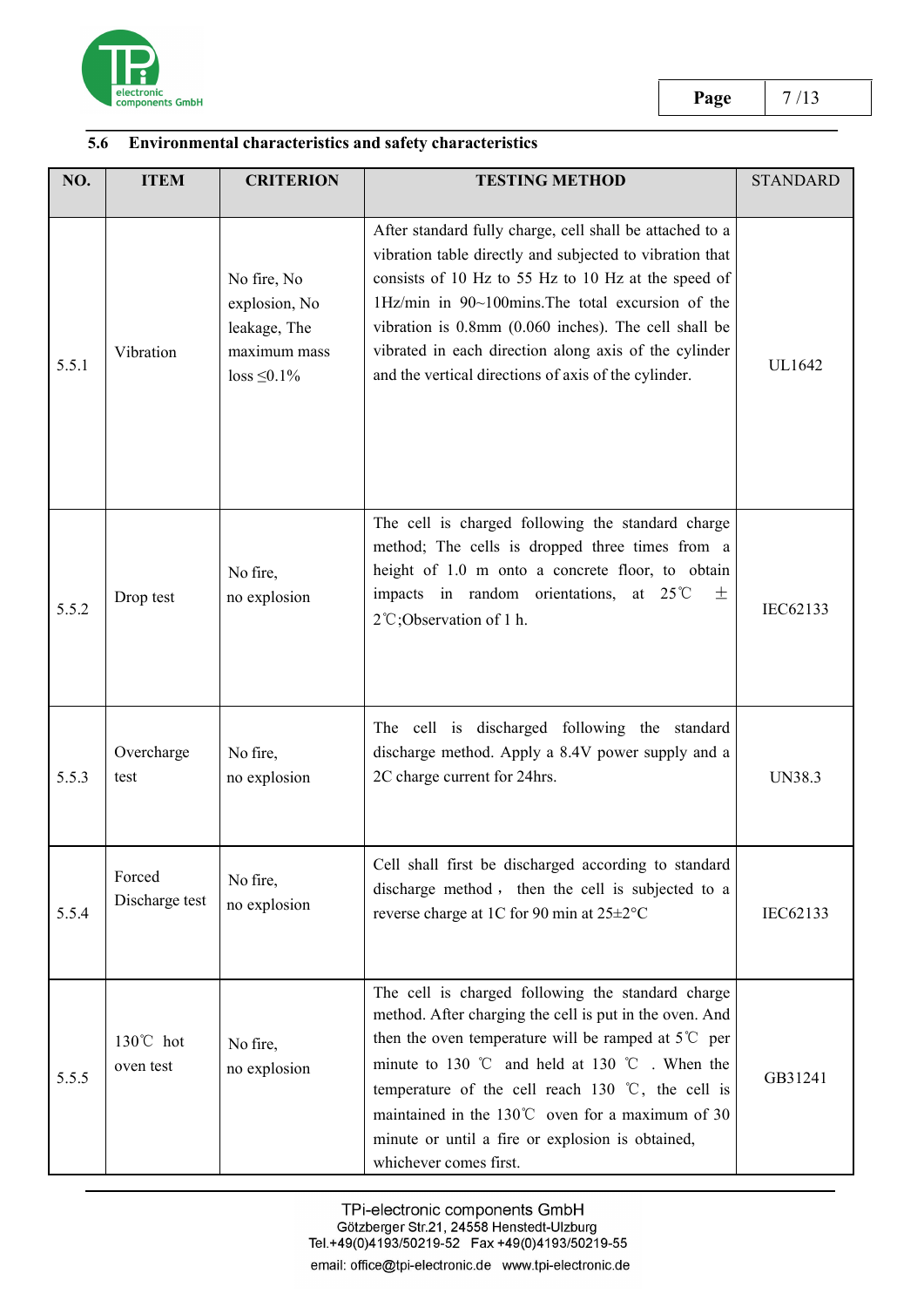

**Page** 8/13

| 5.5.6 | Crush test                                   | No fire, No<br>explode | After charging a cell following the standard charge<br>method, the cell shall be crushed between two flat<br>surfaces. The direction of the crushing force shall be<br>vertical to axis of the cylinder. The crushing force is<br>to be applied by a hydraulic ram with a 32mm<br>diameter piston. Crushing force is approximately 13<br>KN. Once the maximum pressure has been obtained it<br>is to be released.                                                                          | UL1642 |  |
|-------|----------------------------------------------|------------------------|--------------------------------------------------------------------------------------------------------------------------------------------------------------------------------------------------------------------------------------------------------------------------------------------------------------------------------------------------------------------------------------------------------------------------------------------------------------------------------------------|--------|--|
| 5.5.7 | Short circuit<br>test at room<br>temperature | No fire, No<br>explode | Cell shall first be charged according to standard<br>charge method, and then cell is to be short-circuited<br>by connecting the positive and negative terminals of<br>the cell with copper wire having a maximum<br>resistance load of $80 \pm 20 \text{m}\Omega$ . This test is done at<br>room temperature. Monitor the cell temperature while<br>testing. The cell is continuously discharged until the<br>cell case temperature has returned to be 10°C less<br>then peak temperature. | UL1642 |  |
| 5.5.8 | Short circuit<br>test at $55^{\circ}$ C      | No fire, No<br>explode | Cell shall first be charged according to standard<br>charge method, and then cell is to be short-circuited<br>by connecting the positive and negative terminals of<br>the cell with copper wire having a maximum<br>resistance load of $80 \pm 20 \text{m}\Omega$ . This test is done at 55<br>$\pm$ 5°C. Monitor the cell temperature while testing.<br>The cell is continuously discharged until the cell case<br>temperature has returned to be 10℃ less then peak<br>temperature.      | UL1642 |  |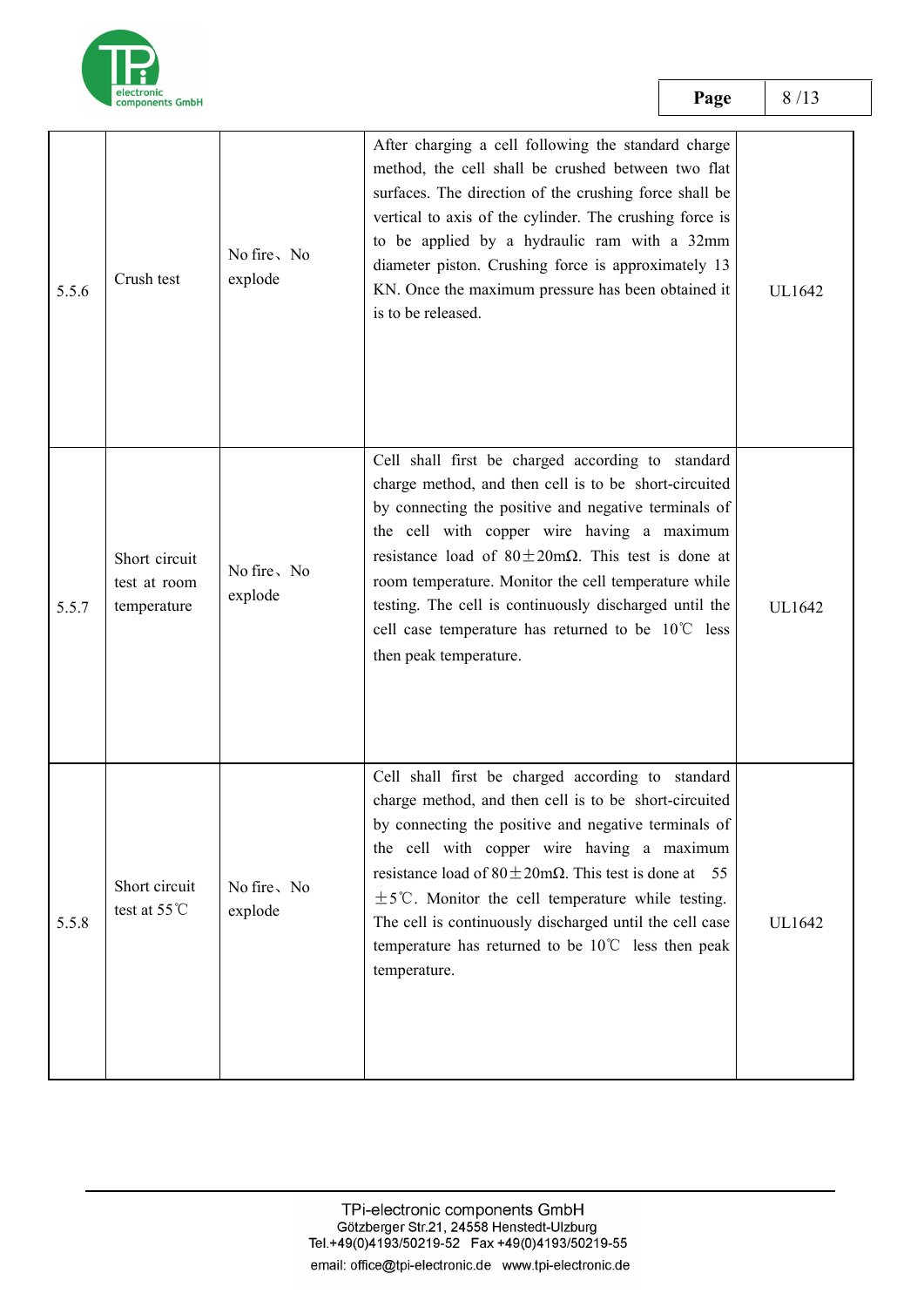

test

5.5.9 test  $\log_{10} 5.5.9$  subset Low Pressure  $\begin{array}{c} \end{array}$   $\begin{array}{c} \text{teanges, Inc.} \\ \text{maximum mass.} \end{array}$ No fire, No explosion, No  $|$  Cell shall first be charged according to standard  $|$ leakage, The maximum mass absolute pressure of 11.6 kPa for six hours at ambient  $\begin{bmatrix} 1 & 1 \\ 1 & 1 \end{bmatrix}$ temperature. charge method, and then cell is to be stored at an temperature.

Note ventilation with protective equipment All above safety tests will be conducted at 25℃±2℃ except where specified differently.Use proper

### **6 Shipment**

The Cell shall be shipped in voltage range of  $3.50 \sim 3.80V$  or in accordance with customers' requirement.

The remaining capacity before charging shall be changed depending on the storage time and conditions.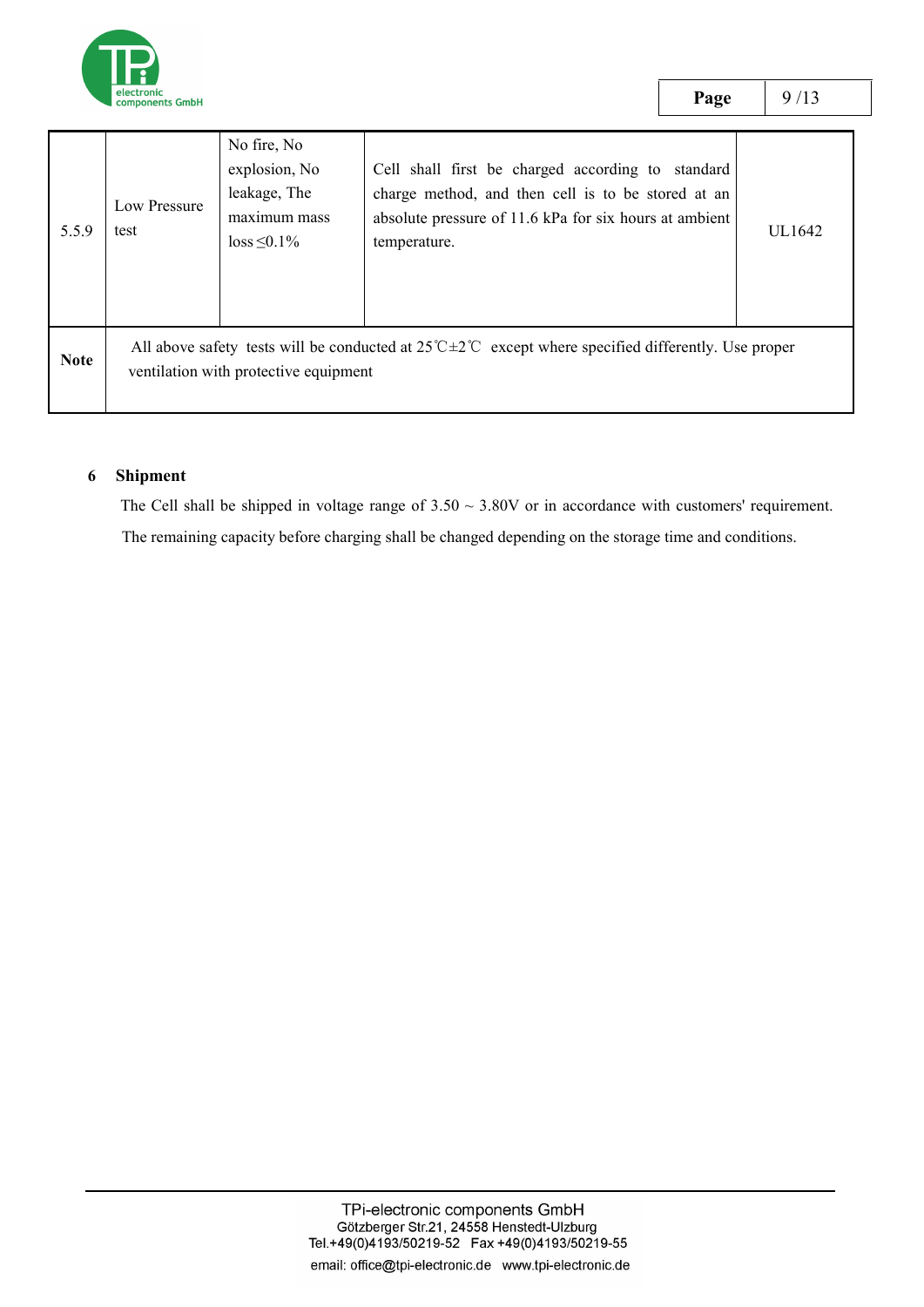

#### **7 Storage and Shipment Requirement**

| <b>Item</b>         | <b>Conditions</b>        | Permissible time   |
|---------------------|--------------------------|--------------------|
|                     | -20°C ~ 60°C, 60% RH Max | Less than 1 month  |
| Storage environment | -20°C ~ 45°C, 60% RH Max | Less than 3 months |
|                     | -20°C ~ 25°C, 60% RH Max | Less than 1 year   |
|                     |                          |                    |

About long time storage:

If the cell needs to be stored for a long time, the cell's storage voltage should be 3.50~ 3.80V. Also, it is recommended to charge the cell every six months.

#### **8 Warning and cautions in handling the lithium-ion cell**

Lithium-ion rechargeable cells subjected to abuse can cause damage to the cell and/or personal injury. Please read and observe the standard cell precautions below before utilization.

Note 1. The customer is required to contact us in advance, if and when the customer needs otherapplications or operating conditions not described in this document.

Note 2. We will take no responsibility for any accident when the cell is used under other conditions not described in this document.

#### **Warnings**

To prevent the possibility of the cell from leaking, heating, explosion, please observe the following precautions: (It should be indicated especially in manual or instruction for users.)

| Do not use and leave the cell near a heat source such as fire or heater.                                       |
|----------------------------------------------------------------------------------------------------------------|
| Do not use or leave the cell under the blazing sun (or in heated car by sunshine).                             |
| Do not use or leave the cell at very high temperature conditions (e.g., strong direct sunlight or a vehicle in |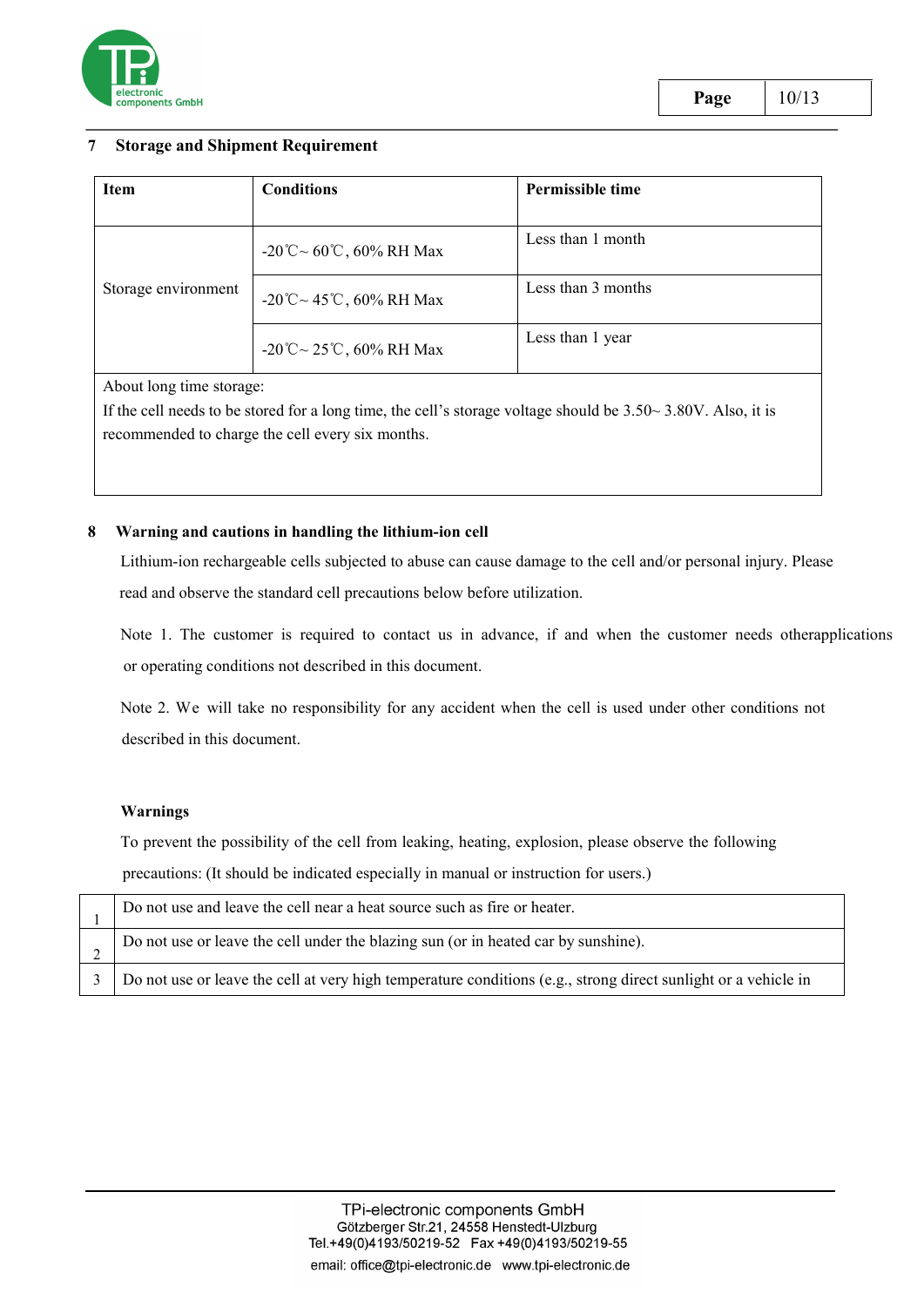

|                | extremely hot conditions). Otherwise, it can overheat or catch fire or its performance will be degenerate and |
|----------------|---------------------------------------------------------------------------------------------------------------|
|                | its service life will be decreased.                                                                           |
| $\overline{4}$ | Do not short circuit, over-charge or over-discharge the cell.                                                 |
| 5              | Don't immerse the cell in water and seawater. Please put it in cool and dry environment if no using.          |
| 6              | Don't reverse the positive and negative terminals                                                             |
| $\overline{7}$ | Do not disassemble or modify the cell.                                                                        |
| 8              | Do not transport or store the cell together with metal objects such as necklaces, hairpins, coins, etc.       |
| 9              | Make sure the cell is not with conspicuous damage or deformation.                                             |
| 10             | Don't connect the cell to an electrical outlet directly.                                                      |
|                | If the cell leaks and the electrolyte splashes into the eyes, rinse the eyes with clean running water         |
| 11             | immediately for at least 15 minutes, and go to hospital for treatment if necessary.                           |
| 12             | Mixed use of batteries of different types is not allowed.                                                     |
| 13             | Keep the cell away from babies.                                                                               |
| 14             | Do not directly solder the cell and pierce the cell with a nail or other sharp object                         |
| 15             | Do not strike, throw or trample the cell.                                                                     |
| 16             | Use the cell charger specifically for that purpose when charging.                                             |
|                | Please separate cells of different electrochemical systems from one another when disposing of secondary       |
| 17             | cells.                                                                                                        |
|                | Clean the terminals with a dry cloth before use if the cell terminals are dirty. Otherwise power failure or   |
| 18             | charge failure may occur due to the poor connection with the instrument.                                      |
|                | Batteries should be removed from the device or charger immediately and not used again if they are over heat,  |
| 19             | give off odor, discolor or deform, or appear abnormally in any way during use, charging and storage.          |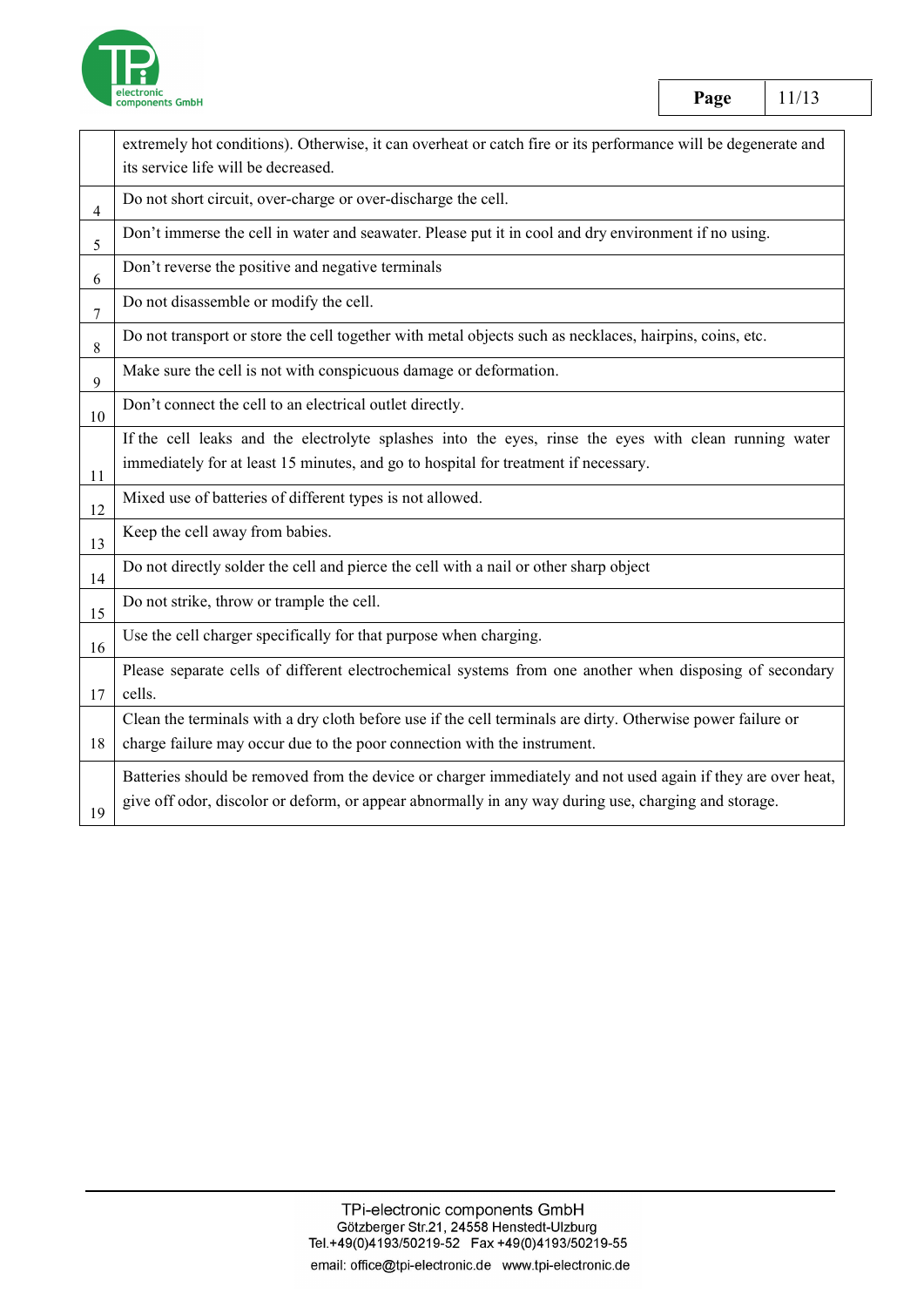

| 20 | The cell replacement shall be done only by either cell supplier or device supplier instead of the user.       |
|----|---------------------------------------------------------------------------------------------------------------|
| 21 | Please tape the terminals to insulate batteries before discarding them in case of fire and explosion.         |
|    | Do not use cells in strong electrostatic and magnetic occasions, otherwise, it can cause safety problems      |
| 22 | easily.                                                                                                       |
| 23 | Use of damaged cells is not permitted.                                                                        |
| 24 | Make sure package designing will not cause cell damages.                                                      |
|    | Cell packing should be conducted strictly according to level range, any misuse of different levels should not |
| 25 | be permitted.                                                                                                 |
|    | Disassembling cells from pack or module is not permitted unless under the guidance of professional            |
|    | technicians.                                                                                                  |

### **9 The restriction of the use of hazardous substances**

This model of lithium-ion cell is in accordance with our company's request of

"The hazardous substances and material management standard" or customer's requirements.